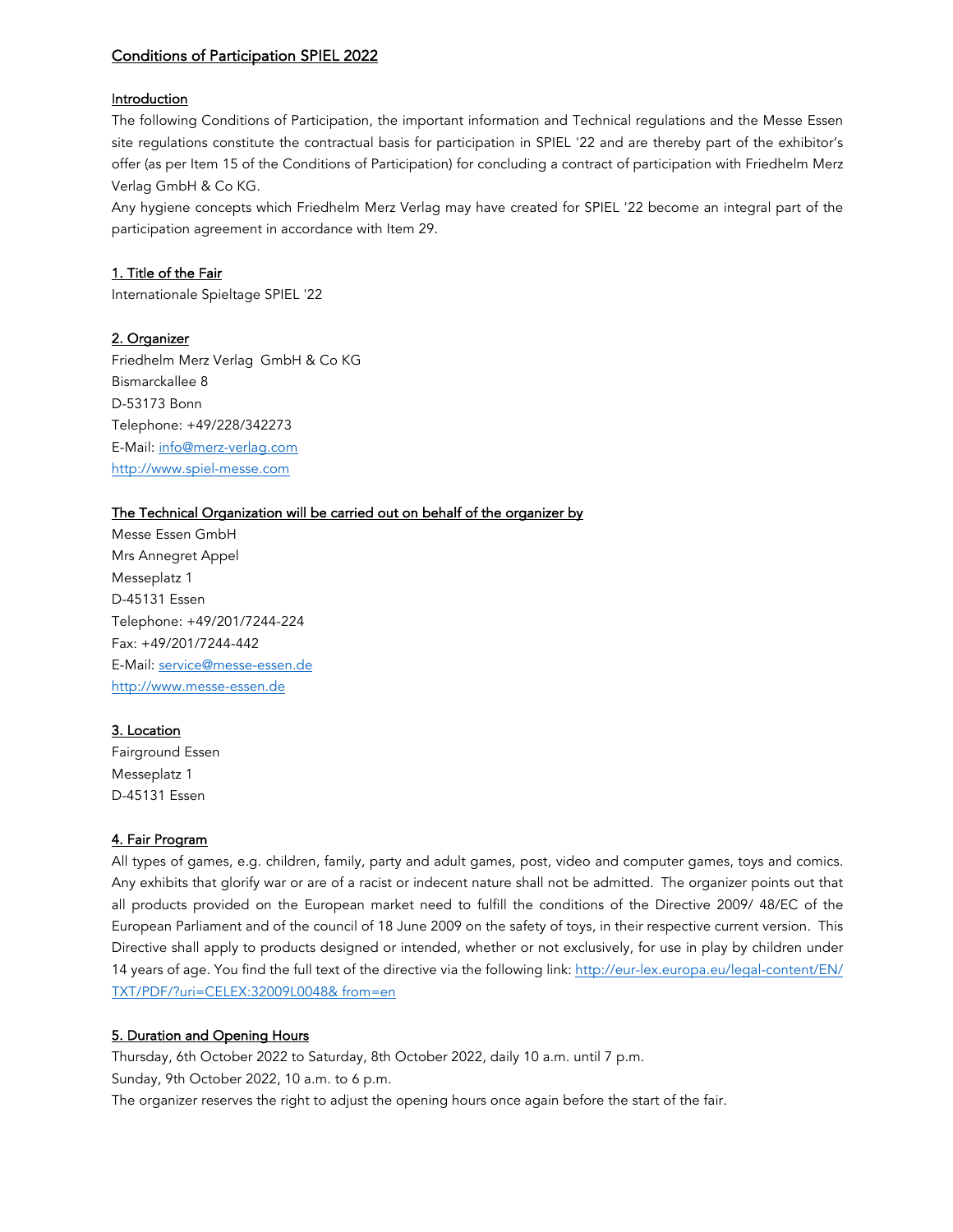# 6. Erection and Dismantling Dates

Erection: 3rd, 4th, 5th October 2022. Dismantling: 10th October 2021.

# 7. Stand rentals

The net participation fee (excluding stand construction and equipment) for a floor area of 11 sqm or more is as follows for

Publisher stands per sqm: Rowstand, 1 side open: EUR 111,50 Cornerstand, 2 sides open: EUR 113,50 Head of rowstand, 3 sides open: EUR 116,50 Islandstand, 4 sides open: EUR 119,50 Dealer stands per sqm: Rowstand, 1 side open: EUR 126,50 Cornerstand, 2 sides open: EUR 129,50 Head of rowstand, 3 sides open: EUR 131,50 Islandstand, 4 sides open: EUR 134,50

Two-level stands: The price per sqm of space on the second level will be charged at 75% of the basic rent.

Parts of a square metre will be charged as full units.

### 8. Small Stands

Small stands of 10sqm can be rented at favourable prices. The net participation price (without stand construction and equipment) for a floor space of 10 sqm is for Publisher stands: Rowstand, 1 side open: EUR 757,-- Cornerstand, 2 sides open: EUR 809,-- Head of rowstand, 3 sides open (only in exceptional cases): EUR 879,-- Dealer stands: Rowstand, 1 side open: EUR 860,-- Cornerstand, 2 sides open: EUR 911,-- Head of rowstand, 3 sides open (only in exceptional cases): EUR 981,--

# 9. Stand partition walls

Stand partition walls are obligatory. The walls of these stands will be erected by the organizer. The organizer offers a high-quality plastic wall system. It is an aluminium system with white wall fillings. Stand border system walls for 10 sqm stands will be charged with a fee of EUR 310,-- + VAT per booth by Friedhelm Merz Verlag.

Stand border system walls for booths bigger than 10 sqm will be charged with a fee of EUR 35,-- + VAT per meter. An exhibitor may not book small stands located next to each other and remove the partition walls erected by the organizer. In such an event, the exhibitor will be charged the full square meter price.

# 10. Author's Workshop

In order to present prototypes of games (individual items) that are not yet available, a table may be rented at the Author's Workshop in an open area at a charge of EUR 270,-- + VAT. No sale may take place.

A product which may not be placed on the market of the European Union because it does not meet the legal requirements may only be exhibited if it is pointed out that it does not meet these requirements and can only be acquired for the market of the European Union when the corresponding conformity has been established. During a demonstration, the necessary precautions must be taken to protect the safety and health of persons (§ 3 paragraph 5 Product Safety Act).

If the exhibitor violates this regulation or if the exhibitor resists a removal order, the exhibitor shall pay a contractual penalty of 10 % of the invoiced participation fee for each day that such exhibition goods remain on the stand or table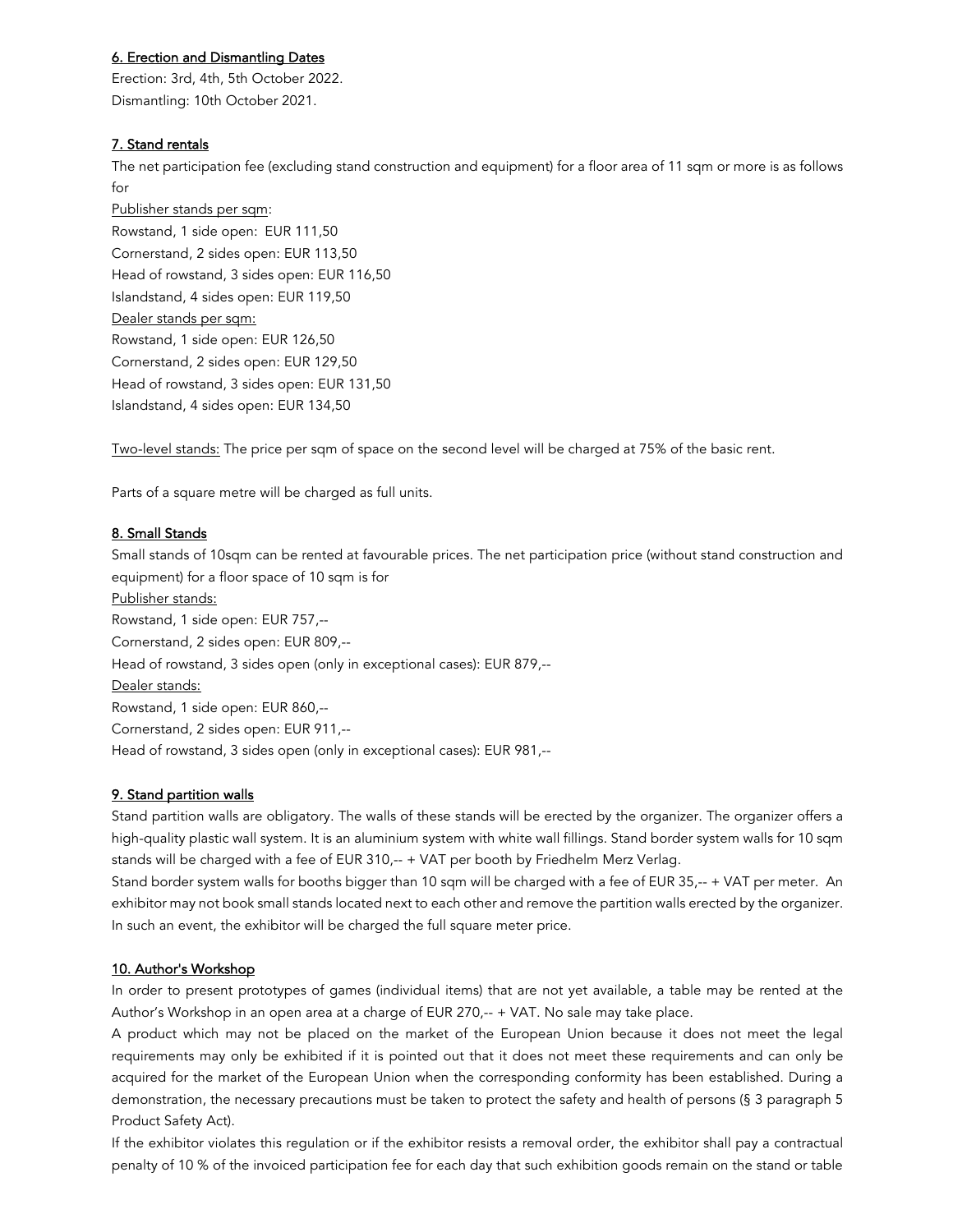of the Author's Workshop.

In the event that an exhibitor at the Author's Workshop does sell games there, said exhibitor will be expelled from the fair.

# 11. Furniture

Furniture is not included and must be ordered separately and at extra charge.

# 12. Value Added Tax / Other taxes and duties

The participation fee and all other fees shall be calculated in euros and are net prices, in addition to which value added tax shall be charged at the respective rate determined by law for the time of the event and shall be payable at the place determined by law.

If the VAT changes in the period between invoicing and the next fair, an adjustment will be made in accordance with the applicable regulations. The exhibitor is obliged to provide Friedhelm Merz Verlag GmbH & Co. KG with proof of his company status under the terms of the Value Added Tax Act on request.

# 13. Co-exhibitors

Without written consent of the organizer, exhibitors may not let their stand either fully or in part to third parties, whether for a consideration or free of charge. In the event that a co-exhibitor does exhibit without the prior consent of the organizer, the organizer may cancel the agreement with the hirer without notice and cause, the stand has to be cleared at the exhibitor's expense. In the event that the exhibitor wishes to share his stand with a co-exhibitor, the hirer must apply in writing to the organizer. A charge will be made: EUR 210,-- for 10 sqm stands and EUR 420,-- for all other stands plus VAT. The co-exhibitors will be included in the list of exhibitors in the fair catalogue.

# 14. Marketing package

The Marketing package is obligatory for all exhibitors and their co-exhibitors and will be invoiced by the fair organizer in addition to the participation fee. The price for the marketing package for each exhibitor and co-exhibitor is EUR 75,-- plus VAT. The marketing package comprises the following:

- Listing in the exhibitor directory of the SPIEL-GUIDE
- Listing in the exhibition program
- Listing of the game novelties

# 15. Registration

Registration should be made on the enclosed form. An effective contract offer by the exhibitor is also legally binding, if he sends his registration for SPIEL by e-mail or otherwise in text form.

The organizer expressly reserves the right not to process incomplete registrations. Any special conditions or restrictions made on the application will not be accepted. If these are entered in the application form, they will only be legally valid if Friedhelm Merz Verlag GmbH & Co. KG has given its written approval. Submission of the application constitutes the exhibitor's acceptance of these Conditions of Participation. The exhibitor is obliged to comply with all applicable public regulations concerning the selection, construction and operation of his stand, especially all local, building and factory inspectorate regulations, including the design regulation on the construction and operation of places of assembly.

Upon receipt of the registration, the exhibitor will receive an invoice from Friedhelm Merz Verlag GmbH & Co. KG.

# 16. Closing Date for Registration

The closing date for registration is May 13th, 2022.

# 17. Stand allocation

The allocation of stands is undertaken by the organizer in a manner fitting to the hall plan, the exhibition space, technical requirements and other conceptual issues. The exhibitor has no claim to the allocation of a particular stand space even if he has exhibited on the same spot for years. Special wishes concerning the stand will be given favourable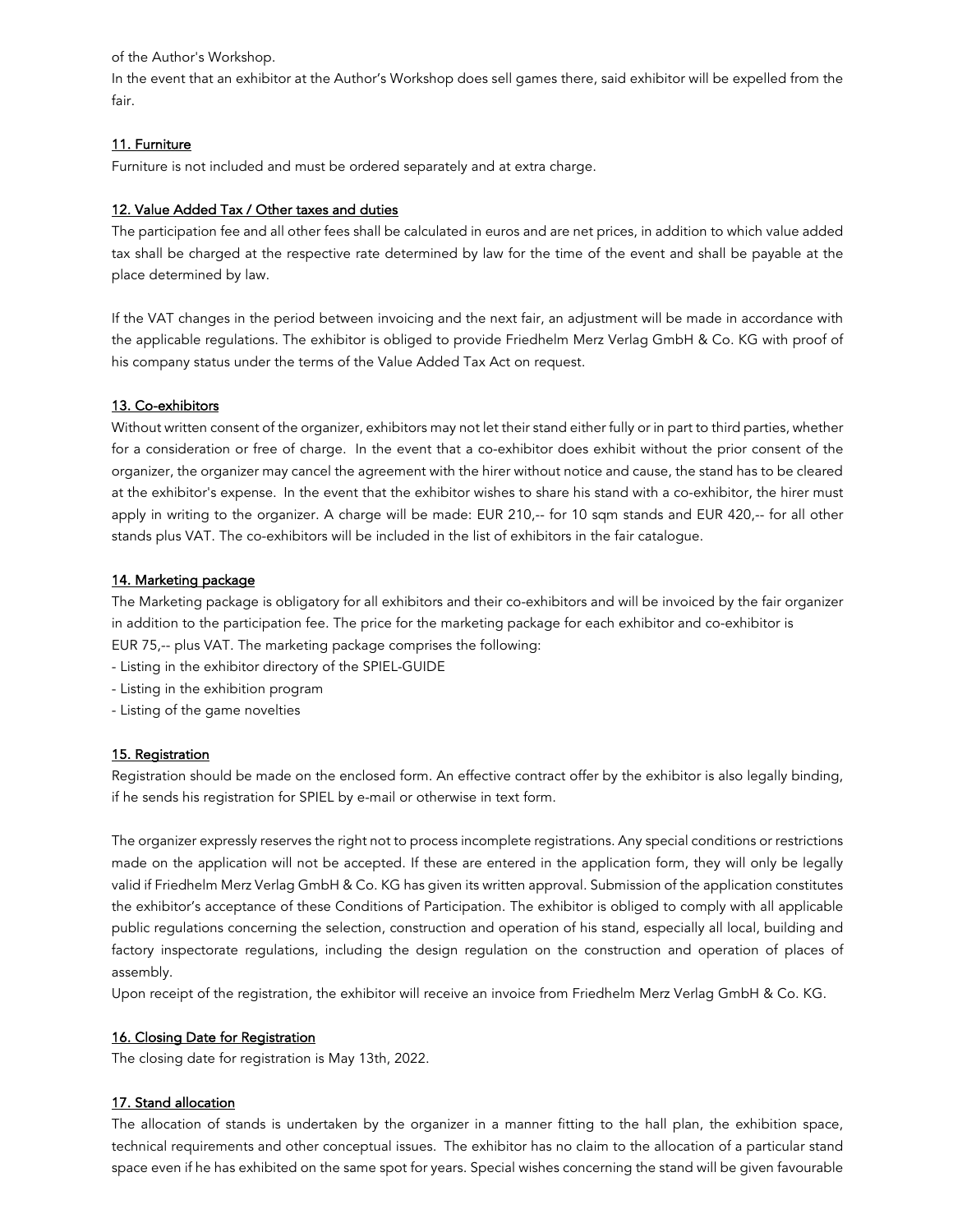consideration, if possible. The organizer is entitled to any assignment of space and to make any change of an assignment of space made. The exhibitor can lodge objections in writing by registered letter within 1 week after receipt of the stand allocation. The effectiveness of the exhibiting contract concluded is not affected by any objection. The organizer will do its best to take corrective measures, but is not legally obliged to do so.

The organizer is entitled – also subsequently after the conclusion of the exhibiting contract – to make changes to the stand allocation, especially to the exhibitor's stand space, in deviation from the admission confirmation, allocate a space in another position or a space of a different kind, size and dimensions, provided this is necessary for reasons of safety, public order, official requirements or because the fair is oversubscribed and other exhibitors must be admitted or because changes in the stand allocation are necessary for a more efficient utilization of the rooms and spaces required for the fair. Such subsequent changes must not, however, exceed an extent that can reasonably be expected of the exhibitor. If subsequent changes result in a lower exhibiting fee, the amount of the difference is to be refunded to the exhibitor. Further claims against Friedhelm Merz Verlag are excluded.

Friedhelm Merz Verlag is entitled to relocate or close the entrances and exits of the fair site and halls, and to make other structural changes. The exhibitor must expect discrepancies of up to 5 cm in the dimensions of his stand due to variations in the thickness of the stand partition walls. Claims regarding discrepancies in size will not be accepted by Friedhelm Merz Verlag. Partition walls, projecting walls, pillars, downpipes and fire extinguisher cabinets are part of the allocated stand space. Exhibitors or their stand designers are obliged to obtain information about layout and exact dimensions on site before starting planning work. If necessary, layout diagrams of stand spaces and the immediate surroundings with dimensions can be requested from Messe Essen, Veranstaltungstechnik (Technical Services), but no responsibility can be accepted for the accuracy of this information. These conditions are acknowledged when the stand is accepted. Justified complaints must be made in written form to Friedhelm Merz Verlag without delay after occupying the stand, so that any faults can be remedied. Late complaints cannot be considered and do not constitute a reason for claims against Friedhelm Merz Verlag. Friedhelm Merz Verlag is excluded from liability for claims for any kind of damages arising out of violations of the contract in connection with stand allocation, provided Friedhelm Merz Verlag has not acted with intent.

# 18. Stand Erection and Design

Areas ordered by the exhibitors on their registration forms will be provided by the organizer. Rear stand area partition walls consist of 2.50 m high fair walls in an untreated state. Any further stand fittings are at the responsibility of the exhibitor (carpeting, lights etc.). It is mandatory that the stand sides on the visitor aisles are transparent and may only be closed up to max. 30 %. In order to guarantee a good overall impression, the fair company has specifications for stand erection and design which contain binding conditions. They are contained in the "Technical Specifications". The "Technical Specifications" for exhibitors and fair erection companies are part of the agreement. The relevant legal provisions and rules are binding for the exhibitor. There must always be sufficient information staff at the stand. Outside of the daily fair opening times, exhibitors and their staff may not enter other stands without the consent of the stand holder.

The exhibitor must observe the hygiene concept requirements that apply to the owned stand.

#### Two-level stands

Two-level stands are possible for a rented floor space of 200 sqm or more and require special approval by Friedhelm Merz Verlag.

Special technical requirements must be fulfilled to comply with building, fire and other safety regulations for two-level stands. The respective guidelines are available from Messe Essen.

#### 19. Terms of payment

All amounts invoiced by Friedhelm Merz Verlag GmbH & Co. KG are to be paid in full, 50 % to be paid immediately on receipt of the invoice and the remaining 50 % no later than 1st August 2022. In the event that the amounts due have not been received by the stated dates, the organizer may deny exhibitors participation in SPIEL '22.

### Any bank charges incurred must be paid by the exhibitor.

The organizer is entitled to terminate the exhibiting contract without notice if the exhibitor fails to settle the payments stipulated in this contract despite reminder action. The organizer shall then be entitled to dispose of the stand space without further notice. In this case, the exhibitor remains obliged to pay the full contractually agreed exhibiting fee.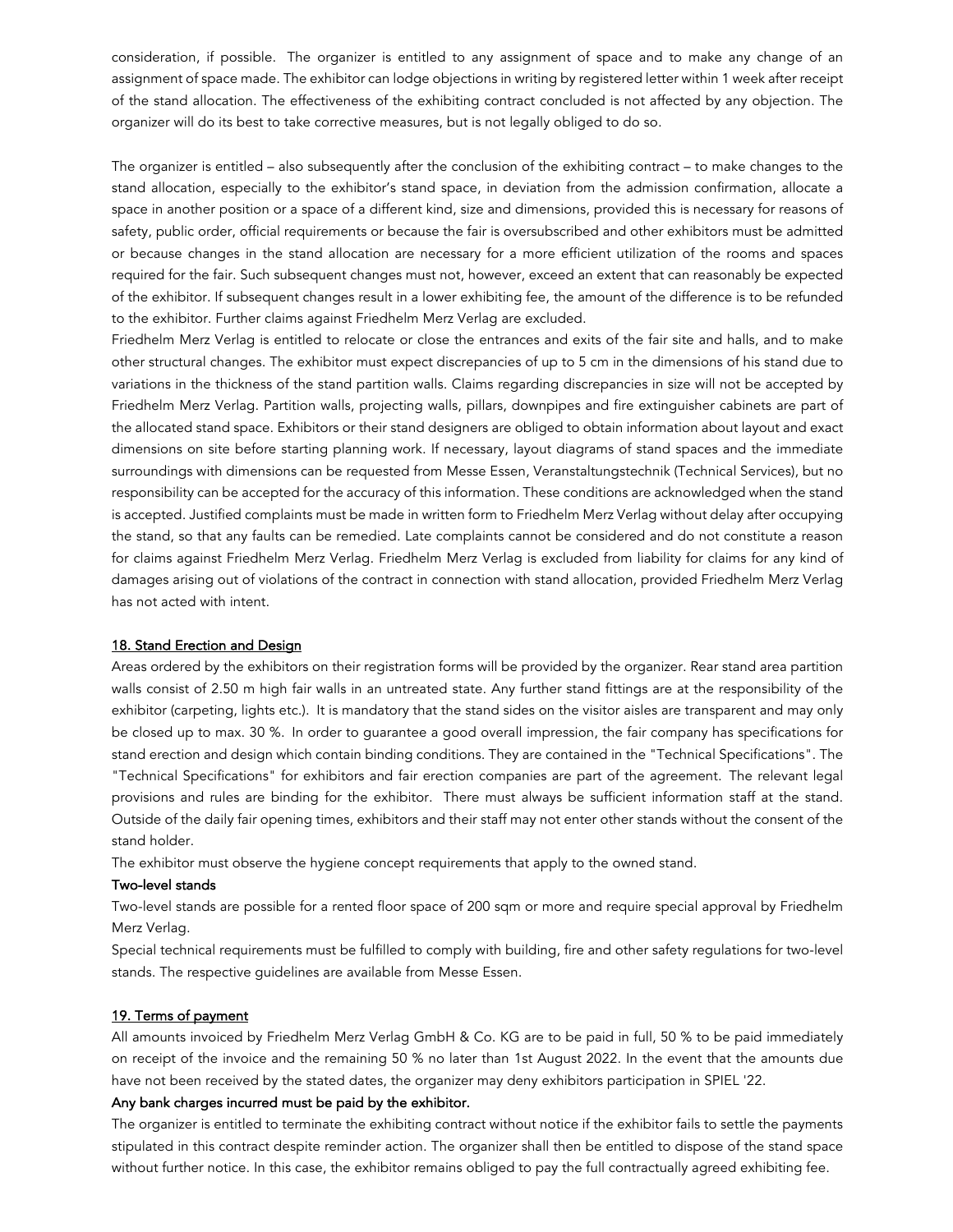The organizer reserves the right to assert the landlord's right of lien as security for outstanding debts arising out of the contract. Products, stand fittings and furnishings may not be removed from the fair site until the exhibitor has discharged all obligations arising out of this contract. Objection to their prior removal is lodged now. The exhibitor/coexhibitor shall provide the organizer with information about the ownership status of these articles at any time.

If an exhibitor/co-exhibitor defaults on his payment obligations, the organizer is entitled at its discretion to retain all or some of these objects and to sell them at a public auction or on the open market at the exhibitor's cost. The legal regulations on the enforcement of a lien are eliminated by agreement – to the extent this is legally admissible. The organizer accepts no liability for damage to such retained objects and stand equipment, unless this is due to intention or gross negligence on the part of the organizer.

### 20. Cancellation, non-appearance and global compensation

Registrations will be legally binding as soon as a signed copy is received by the organizer. If an exhibitor decides up to two months before the start of the fair not to occupy the area rented by him, a cancellation charge of 40% of the agreed participation price will be payable. If the exhibitor cancels his participation after this time, the full agreed participation price must be paid to the organizer.

The exhibitor has a one-time special right of cancellation if an exhibitor, due to sovereign rules and regulations, is prevented from leaving his/her home country or entering Germany.

Statutory notice of termination of the exhibiting contract is apart from that excluded. The right of both parties to extraordinary notice to terminate for important cause remains unaffected.

lf an exhibitor withdraws from the contract unilaterally and without justification, the organizer is entitled but not obliged to otherwise dispose of the stand space. In this case, the exhibitor remains obliged to pay the full contractually agreed exhibiting fee.

If a stand is not occupied by the exhibitor by the time the fair opens (no show), said exhibitor must also pay the costs which the organizer verifiably incurs for the necessary redesigning of the stand or stand space.

In all the above cases the exhibitor's right to prove that such damages did not occur or were of a considerably lower amount remains unaffected.

lf the assets of the exhibitor are the subject of insolvency proceedings, the exhibitor is obliged to notify the organizer of this without delay. In this case Friedhelm Merz Verlag is entitled to terminate the contract for important cause without notice.

#### 21. Postponement, cancellation, termination etc. of the fair

21.1 Friedhelm Merz Verlag GmbH & Co. KG has the right to change the time and/or location, to reduce, abort, temporarily interrupt, partially close, or cancel the fair due to reasons of force majeure or due to other circumstances for which it cannot be held responsible or because holding the event has become unreasonable for it. A situation justifying such a measure applies especially

- a) if there are adequate factual indications that the planned execution or continuation of the fair may lead to a specific risk to life or limb or to property of significant value;
- b) if for reasons for which it cannot be held responsible or in the event of force majeure (e.g. power failure, severe failure or considerable disruption to public transport services, utilities and/or communication channels, administrative orders or urgent official recommendations, industrial action, terror or other risks to life and limb, natural disasters, epidemics, pandemics, etc.) the fair can either not take place, or the uninterrupted staging of the fair is impaired or at risk to such extent that the purpose of the fair intended by the planned staging can neither be achieved for exhibitors, nor for visitors and Friedhelm Merz Verlag, or can only be achieved under considerable restrictions.

As the organizer, Friedhelm Merz Verlag GmbH & Co. KG will take the respective decision at its own discretion.

21.2 Should the fair be cancelled before the scheduled start as detailed under section 21.1, the mutual performance obligations of the contracting parties shall no longer apply. Friedhelm Merz Verlag GmbH & Co. KG undertakes to reimburse payments already made by the exhibitor. Friedhelm Merz Verlag GmbH & Co. KG is not liable for damage and disadvantages which the exhibitor suffers as a result of the fair being cancelled.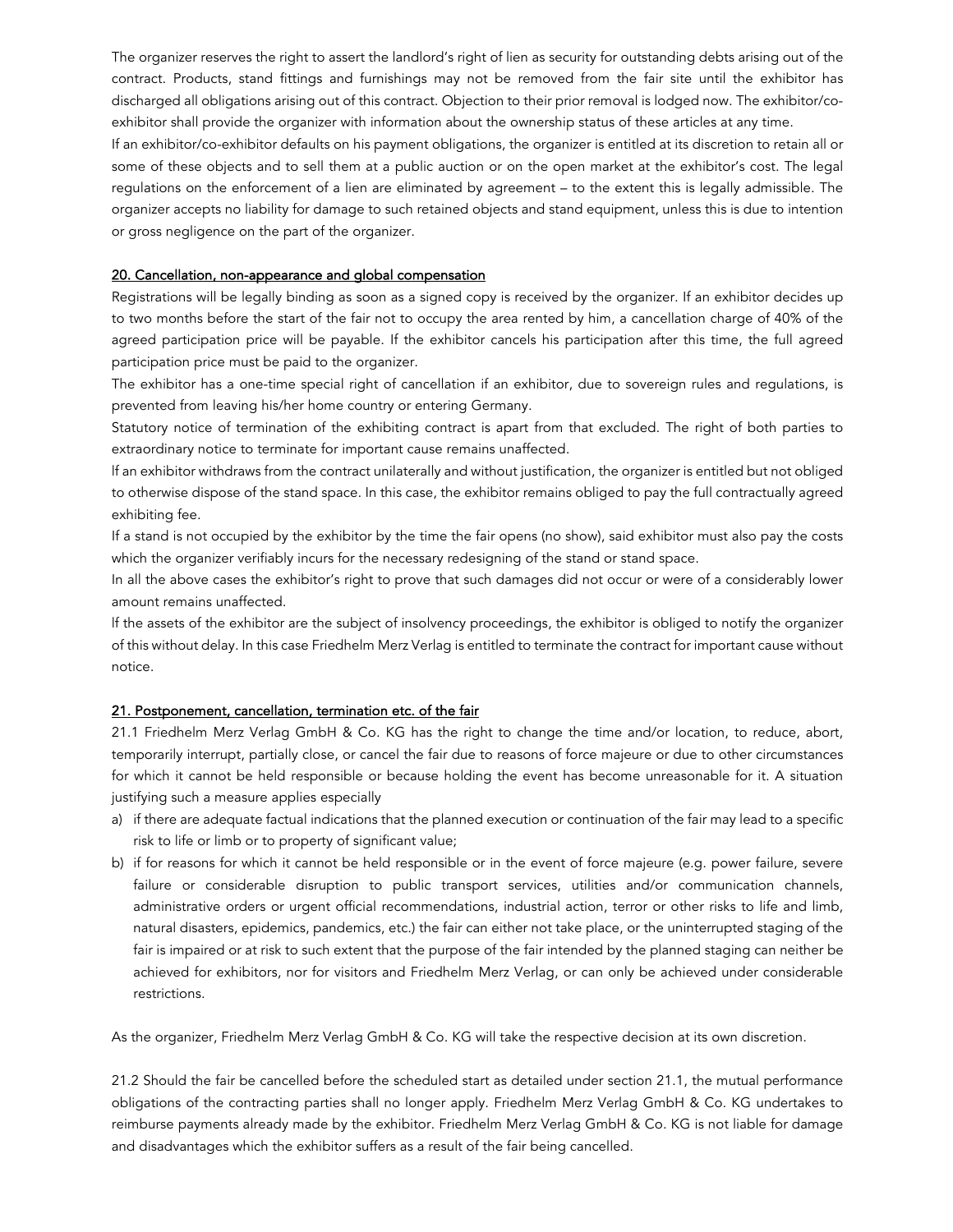21.3 Friedhelm Merz Verlag GmbH & Co. KG will immediately notify the exhibitor if the location or the time of the fair is changed or its duration is reduced. Such a change may even be communicated electronically, e.g. by e-mail. In this case, the exhibitor has the right to rescind the participation agreement. If such rescission is not pronounced towards Friedhelm Merz Verlag GmbH & Co. KG in writing within two weeks following receipt of the communication, the participation agreement is deemed to have been agreed for the new location and time of the fair.

21.4 If the fair closes early (cancellation, reduced duration), is temporarily disrupted or partially closes once the fair has started or if it starts late, the exhibitor's obligation to participate in such part of the fair that has not been cancelled and to payment of the full price for participation remains in effect. The exhibitor is not entitled to a refund or remission of the participation fee.

21.5 Friedhelm Merz Verlag GmbH & Co. KG has the right to renounce the performance of the fair at its discretion and taking into account the justified interests of those participating in the fair if it proves futile to achieve economic viability or if the number of registrations indicates that the overview which the fair strives to achieve of and for the industry cannot be guaranteed. Section 21.2 applies accordingly.

### 22. Utilities

Connections for telephone, electricity and water are available in the exhibition halls. Such connections are only to be made by contractors appointed by Messe Essen. Order forms will be sent to the exhibitors in due time.

### 23. Security and Cleaning

General security and cleaning of the halls (foyer, aisles etc.) and the fairgrounds will be provided by the organizer and Messe Essen. Exhibitors will be responsible for the security, cleaning and maintenance of their exhibition stands. Any waste or refuse occurring during the fair or during the erection or dismantling of the stands shall be disposed of by the exhibitor. Legal provisions specify that the causer is responsible for the correct disposal of waste (law on the disposal of waste, Legal Gazette BGBl. I., p. 1410, 1501). Carpeting, stand structures or mixed waste are deemed to be refuse or waste material and must be registered for disposal. This also applies to production waste of any type such as metal, paper, glass and special waste. Any domestic waste which occurs when exhibitors provide refreshments for guests, can be disposed of by the contractors appointed by Messe Essen. Exhibitors can order this service on the order form contained in the Exhibitor Service Portal. Rules and charges are also contained in the Exhibitor Service Portal.

#### 24. Insurance and Liability

The exhibitor is responsible for insuring his exhibits. The organizer will accept no liability, also not for damage due to structural faults, rain etc. Messe Essen has signed a general agreement with the Allianz Insurance Company which permits the exhibitors to insure exhibits at favourable rates against fire, burglary, theft and damage.

The organizer has also taken out, at his own cost, insurance covering the legal liability for any claims made against the organizer and the exhibitors by third parties for damage to persons or property on the grounds of Messe Essen during the erection, fair and dismantling period. All liability shall be made to the organizer without delay.

#### 25. Verbal Agreements

All agreements, approvals and special rules will only be legally binding if confirmed by the organizer in writing.

#### 26. Legal Venue and Place of Performance

The place of jurisdiction and performance for all obligations is Bonn. German law shall apply exclusively, to the exclusion of private international law and the UN Convention on Contracts for the International Sale of Goods. The German text shall be the sole binding version.

# 27. General

The authority of Messe Essen applies in the whole fair ground. Exhibitors will be informed of rules and regulations.